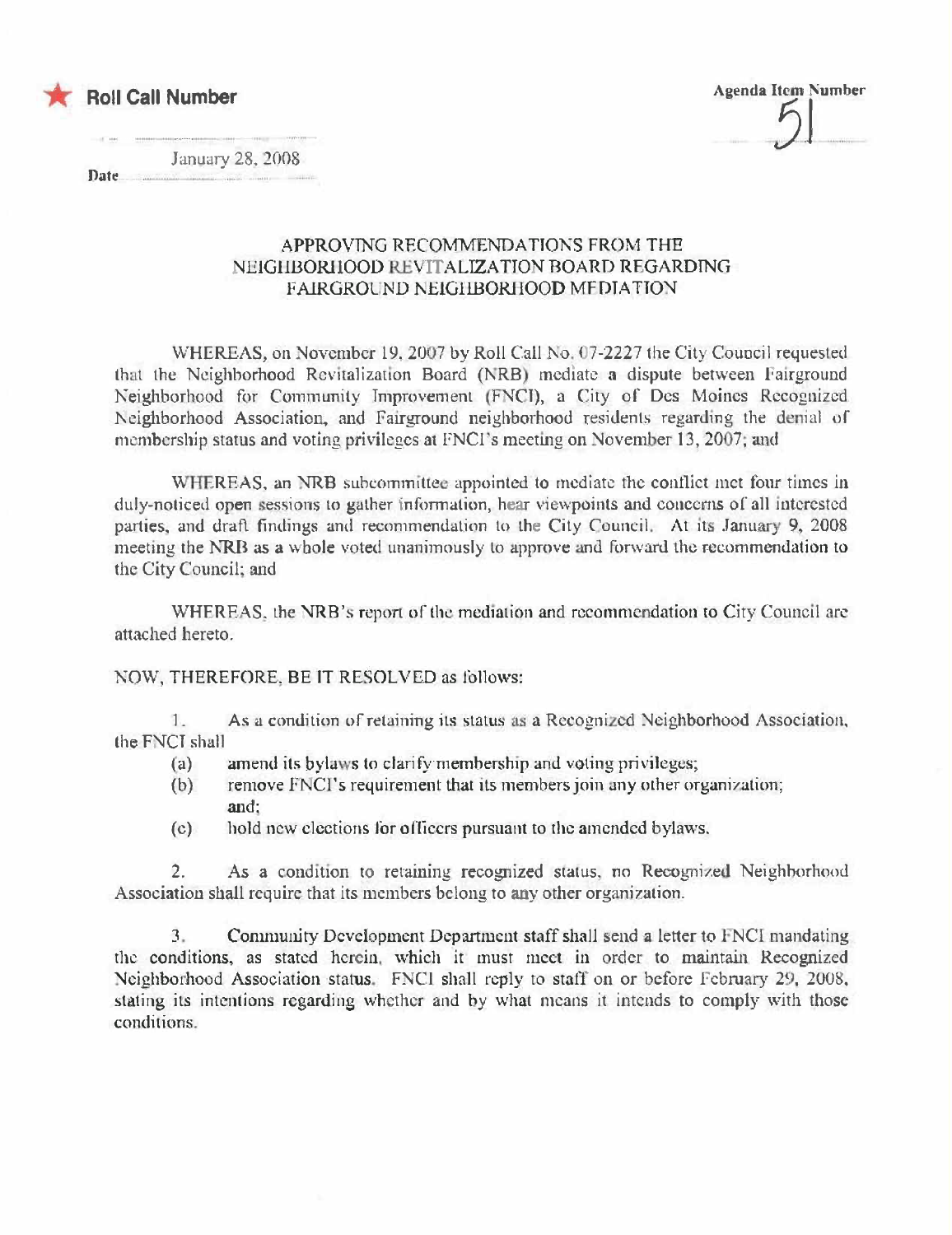

**Agenda Item Number** 

January 28, 2008 Date

> The NRB is directed to review the City's Neighborhood Recognition Policy and  $4$ to recommend to Council any changes that it considers necessary or advisable to ensure that each Recognized Neighborhood Association conducts its affairs in an open and inclusive manner, ensuring maximum opportunity for resident participation in recognized neighborhood affairs.

> Community Development Department staff as part of its annual survey shall  $5.$ require all Recognized Neighborhood Associations to submit copies of their most recent bylaws.

> > Moved by to adopt.

**APPROVED AS TO FORM:** 

(Council Communication No. 08-044  $\overline{\phantom{a}}$ 

uael F. Kelley **Assistant City Atlorney** 

|                                                           | <b>ABSENT</b>                            | <b>PASS</b> | <b>NAVS</b> | <b>YEAS</b> | <b>COUNCIL ACTION</b> |
|-----------------------------------------------------------|------------------------------------------|-------------|-------------|-------------|-----------------------|
| <b>CERTIFICATE</b>                                        |                                          |             |             |             | <b>COWNLE</b>         |
|                                                           |                                          |             |             |             | <b>COLEMAN</b>        |
| I, DIANE RAUH, City Clerk of said City hereby certify     |                                          |             |             |             | <b>HENSLEY</b>        |
| that at a meeting of the City Council of said City of Des |                                          |             |             |             | <b>KIERNAN</b>        |
| Moines, held on the above date, among<br>other            |                                          |             |             |             | <b>MAHAFFEY</b>       |
| proceedings the above was adopted.                        |                                          |             |             |             | <b>MEYER</b>          |
|                                                           |                                          |             |             |             | <b>VLASSIS</b>        |
| IN WITNESS WHEREOF, I have hereunto set my hand           |                                          |             |             |             | <b>TOTAL</b>          |
| and affixed my seal the day and year first above written. | <b>MOTION CARRIED</b><br><b>APPROVED</b> |             |             |             |                       |
| <b>City Clerk</b>                                         |                                          |             |             |             |                       |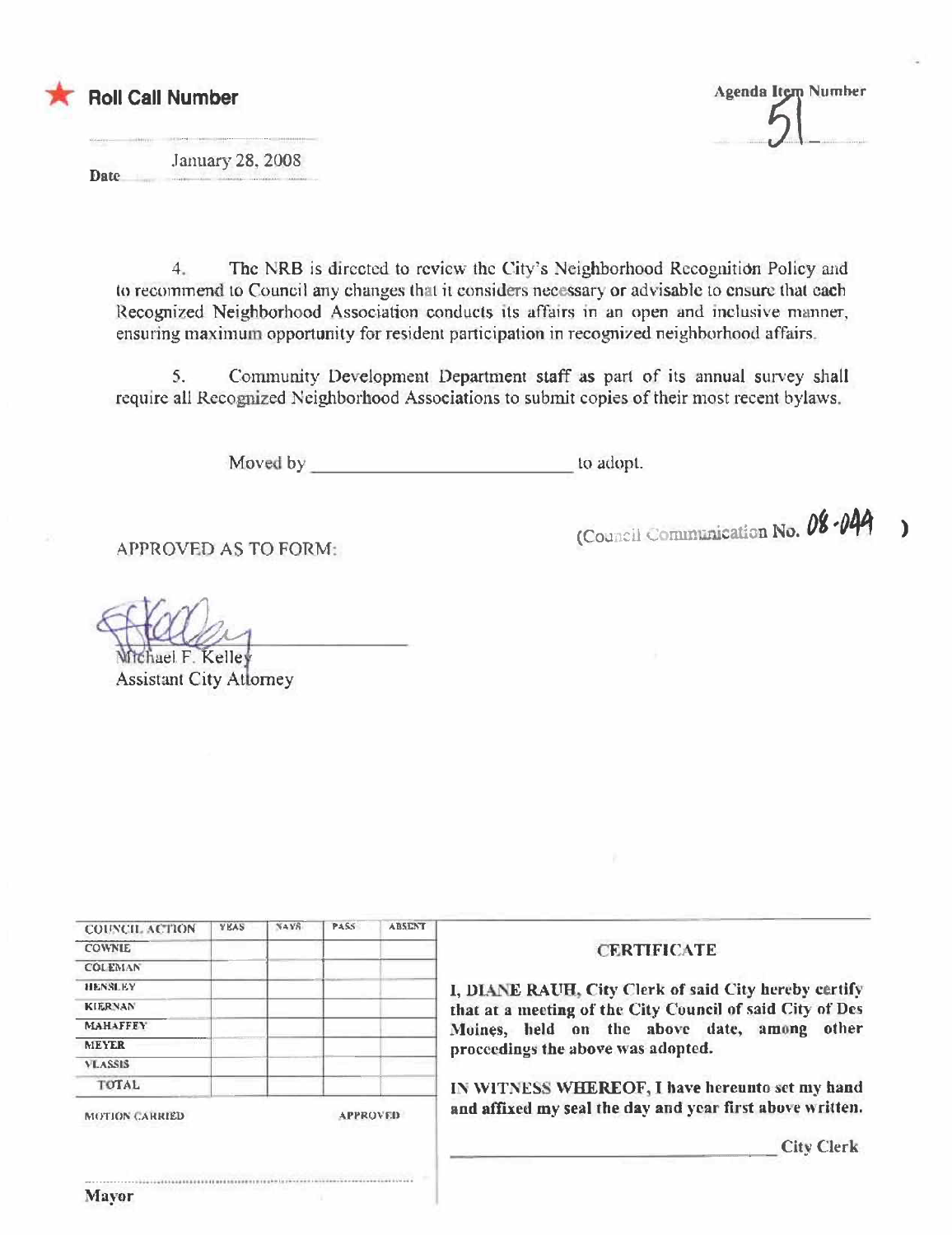| To: | Mayor and Members of the City Council |  |
|-----|---------------------------------------|--|
|     | From: Tim Hielkerna, Chair (Francisco |  |

**Neighborhood Revitalization Board** 

**January 10, 2008** Date:

Re: **Fairground Mediation Recommendations** 

By Roll Call No. 07-2227 on November 19, 2007, the City Council requested that the Neighborhood Revitalization Board mediate the dispute in the Fairground neighborhood regarding the denial of membership and subsequent voting privileges to approximately 30 people.

In response to this request from Council, the Neighborhood Revitalization Board annointed a subcommittee to mediate the conflict. The subcommittee members include Frank Owens, Tim Hielkema, Kimberly Hansen and Nadine Hogate. The subcommittee has met 4 times, on November 26, December 12, December 19 and December 21 in order to gather information and draft a recommendation to Council.

After much consideration, it is the finding of the Neighborhood Revitalization Board that the events that occurred at the November 13, 2007 Fairground Neighborhood for Community Improvement (FNCI) meeting were in violation of the association's own by laws.

- By-laws indicate that a person who lives within the boundaries of  $\bullet$ FNCI and who supports the mission statement and goals becomes a member upon paying dues.
- By-laws do not define what it means to support the mission of FNCI.  $\bullet$
- By-laws do not indicate that there is a waiting period or other  $\bullet$ requirements in order to become a member- only pay dues.
- The offer was made to pay on the spot the dues of the approximate  $\bullet$ 30 residents who were in attendance that were not paid members.
- Those people were not allowed to join on the spot and as a result  $\bullet$ were not allowed to vote.
- It was also indicated at the December 12 mediation that a person can join at any time.

The City's Neighborhood Recognition Policy assumes that all neighborhood associations follow their by-laws. Therefore, since it has been found that FNCI violated it's by-laws, it is the recommendation of the NRB that the City Council find FNCI in violation of the Neighborhood Recognition Policy and require FNCI to hold new elections. This will allow those who were denied the opportunity to join the organization prior to a new election. The FNCI by-laws should also be amended to clarify membership and voting privileges.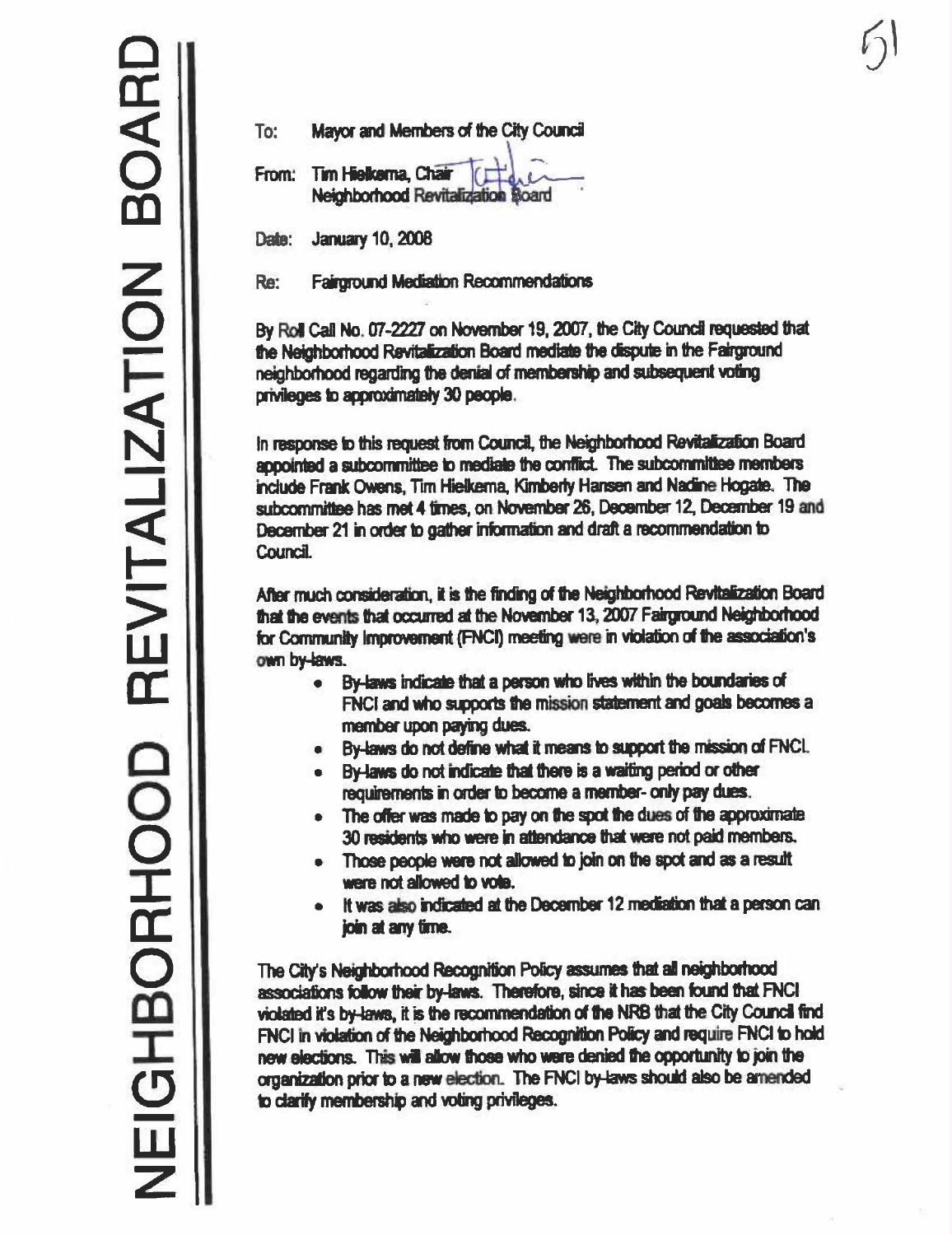Additionally, the NRB finds the by-laws of FNCI, in general, to be troubling. They do not encourage inclusion, transparency or participation. The tone of the by-laws is adversarial and confrontational, specifically in reference to working with the City and County. While the NRB strongly supports the advocacy role of neighborhood associations, it is our belief that our neighborhoods and, ultimately the City as a whole, will be stronger if neighborhood associations view their relationship with the City and County as a partnership. The NRB recommends that the City Council require that FNCI amend their by-laws to be more inclusive, transparent and participatory in order to maintain their status as a Recognized Neighborhood.

Furthermore, the NRB believes that FNCI's affiliation with Citizens for Community Improvement (CCI) actually hinders the group's ability to develop its own leadership, capacity and self-sufficiency. The requirement that members join both organizations is also a barrier for some residents who are not interested in becoming members of CCI. The NRB recommends that the City Council prohibit Recognized Neighborhood Associations from requiring members to have an affiliation with a secondary organization.

This mediation process has brought to light several broader issues relating to the City's Neighborhood Recognition Policy. The NRB would like to request additional time to do a review of the Neighborhood Recognition Policy in order to make a more complete recommendation to the City Council. In the interim, we request that the Council direct staff to go forward with the 2008 Annual Survey, with the requirement that all neighborhoods submit a copy of their by-laws, including an effective date.